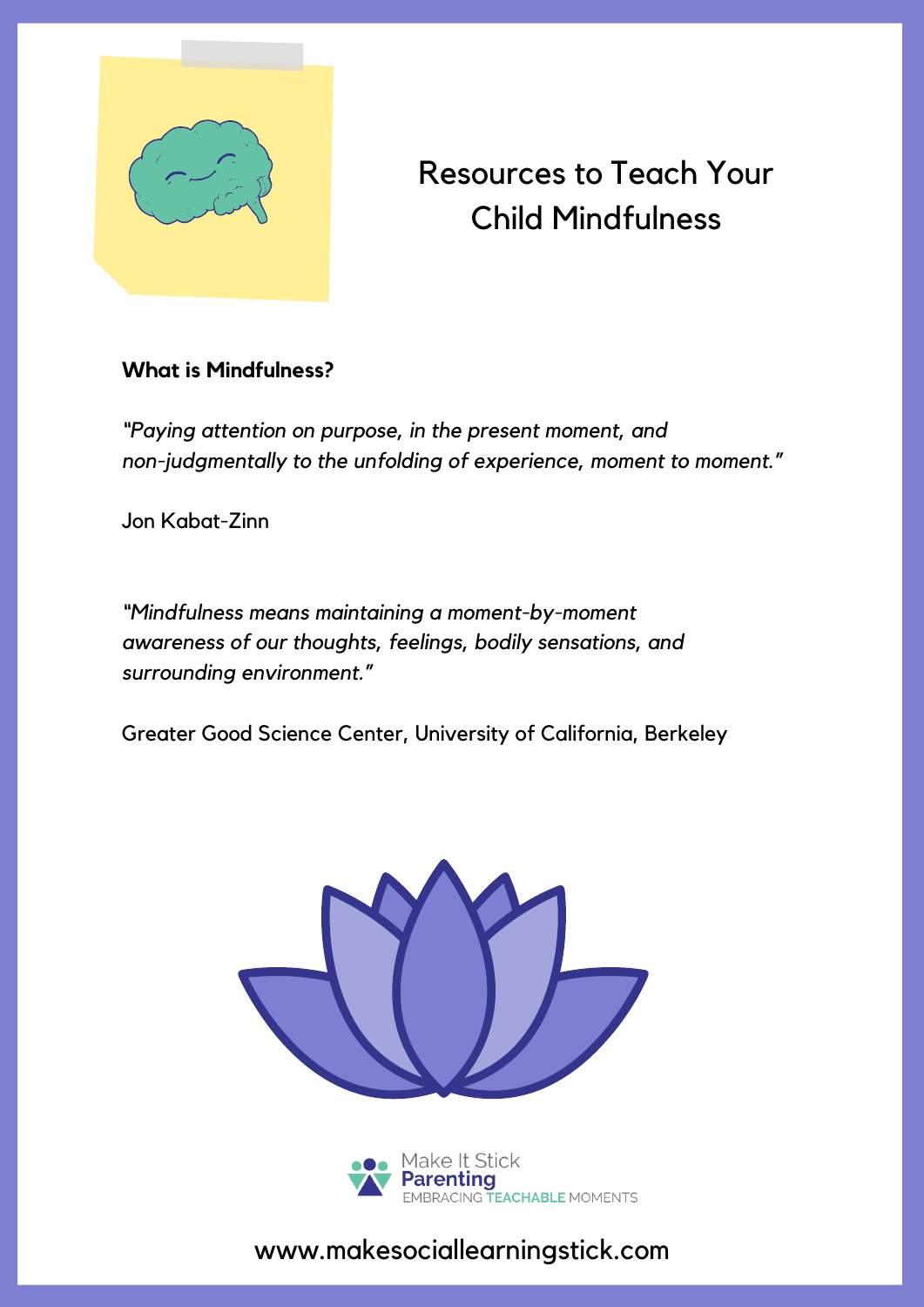# The Benefits of Mindfulness Practice

There is extensive research on the benefits of mindfulness and how it affects the brain.

Some of the studies of the benefits of mindfulness for children demonstrate:

### **Improved self-regulation and awareness**

Helps with recognizing emotions, allowing a pause between stimulus and response, and ability to change potential response

### **Increased attention**

Strengthens ability to focus

### **Reduced stress and anxiety**

Relaxes body and mind, improves sleep

Children who receive mindfulness and SEL:

(a) improved more in their cognitive control and stress physiology;

(b) reported greater empathy, perspective-taking, emotional

control, optimism, school self-concept, and mindfulness,

(c) showed greater decreases in self-reported symptoms of depression and peer-rated aggression,

- (d) were rated by peers as more prosocial, and
- (e) increased in peer acceptance (or sociometric popularity).

### *Research*

Evidence for the Impact of Mindfulness on Children and Young People by Mindfulness in Schools Project, April 2012 http://mindfulnessinschools.org/wp-content/uploads/2013/02/MiSP-Research-Summary-2012.pdf Davidson, R. and Lutz, A. (2008) Budda's brain: neuroplasticity and meditation. IEEE Signal Process Mag. 25(1): 174-176. http://www.ncbi.nlm.nih.gov/pmc/articles/PMC2944261

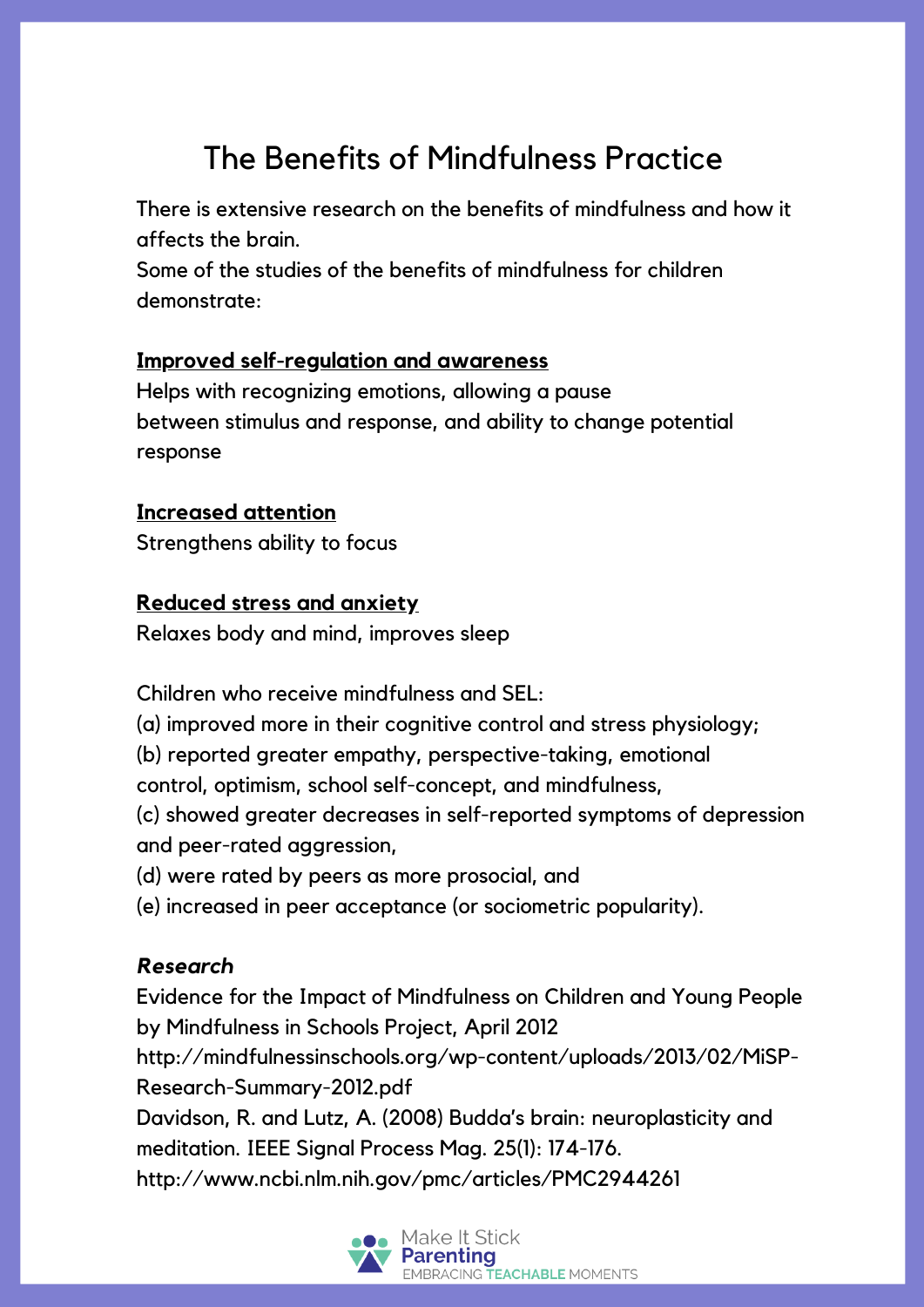## Books to read to kids

**Sitting Still Like a Frog: Mindfulness Exercises for Kids (and Their Parents)** by Eline Snel and Myla Kabat-Zinn. For ages 5-12. Simple mindfulness practice to help deal with anxiety, improve concentration and handle difficult emotions. CD included.

**Mindful Monkey, Happy Panda** by Lauren Alderfer and Kerry Lee **MacLean** 

**What Does IT Mean to Be Present?** By Rana DiOrio (Author), Eliza Wheeler (Illustrator)

**Puppy Mind** by Andrew Nance

**Mind Bubbles** by Heather Krantz

**Mindfulness for Teen Anxiety: A Workbook for Overcoming Anxiety at Home, at School, and Everywhere Else (Teen Instant Help)** Christopher Willard PsyD



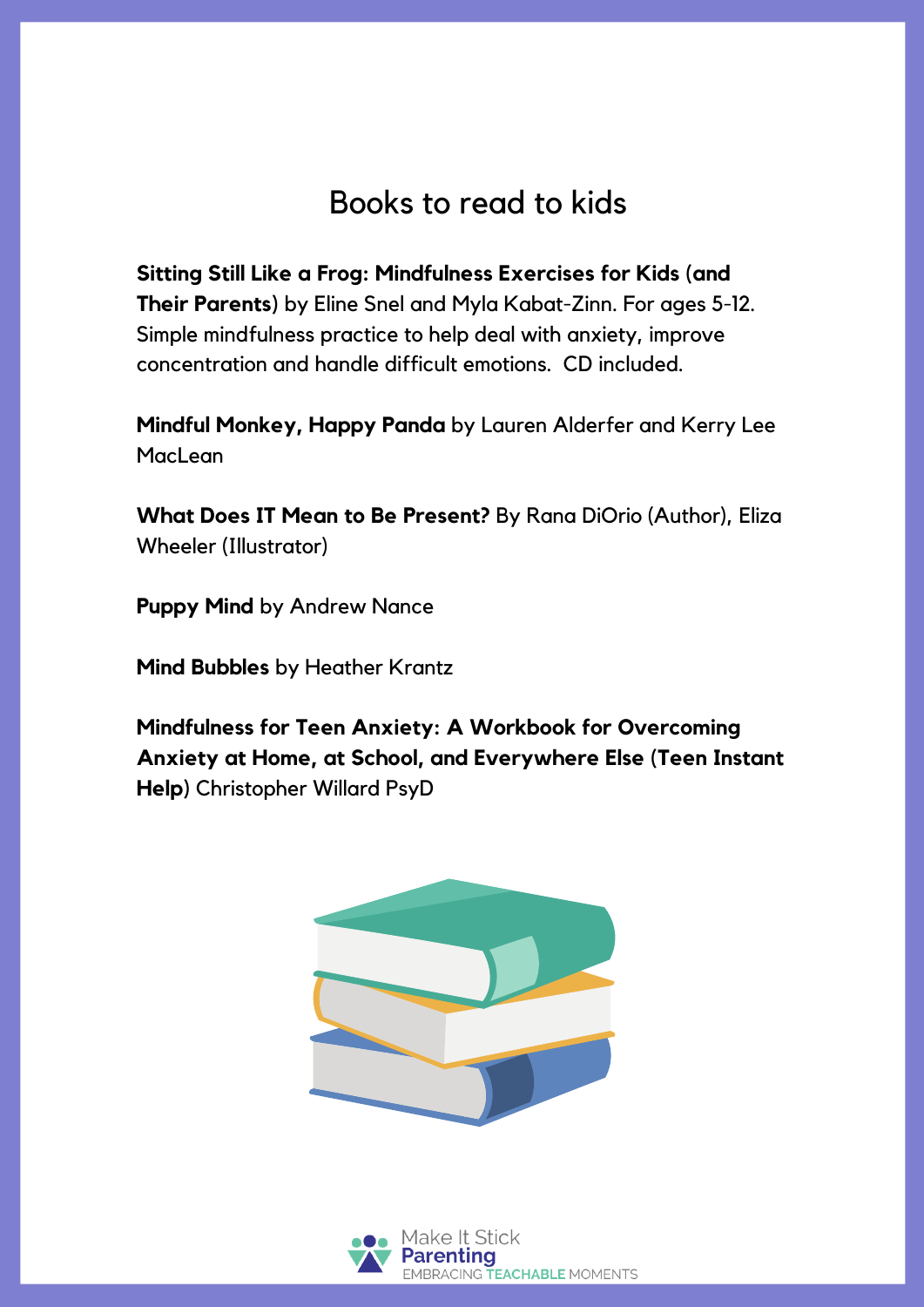## Apps for kids

**Smiling Mind:** Includes mediations geared for specific ages 7 through adult

**Breathe 2 Relax:** A FREE app designed to help kids practice relaxing breathing exercises

**Headspace (for kids):** Teaches parents and children together for all ages.

**Calm:** Provides mindfulness and sleep stories for children of varying ages.

**Three Good Things:** A Happiness Journal-focuses on the positive and what went well each day.

**Insight Timer:** Free for parents and children focusing on relaxation, managing stress and concentration and sleep examples.

**SuperStetch Yoga:** Gets kids moving and relaxing with warm video intro to yoga

**Stop, Breathe and Think Kids - Focus, Calm & Sleep:** Kids name emotions and go on mindful missions